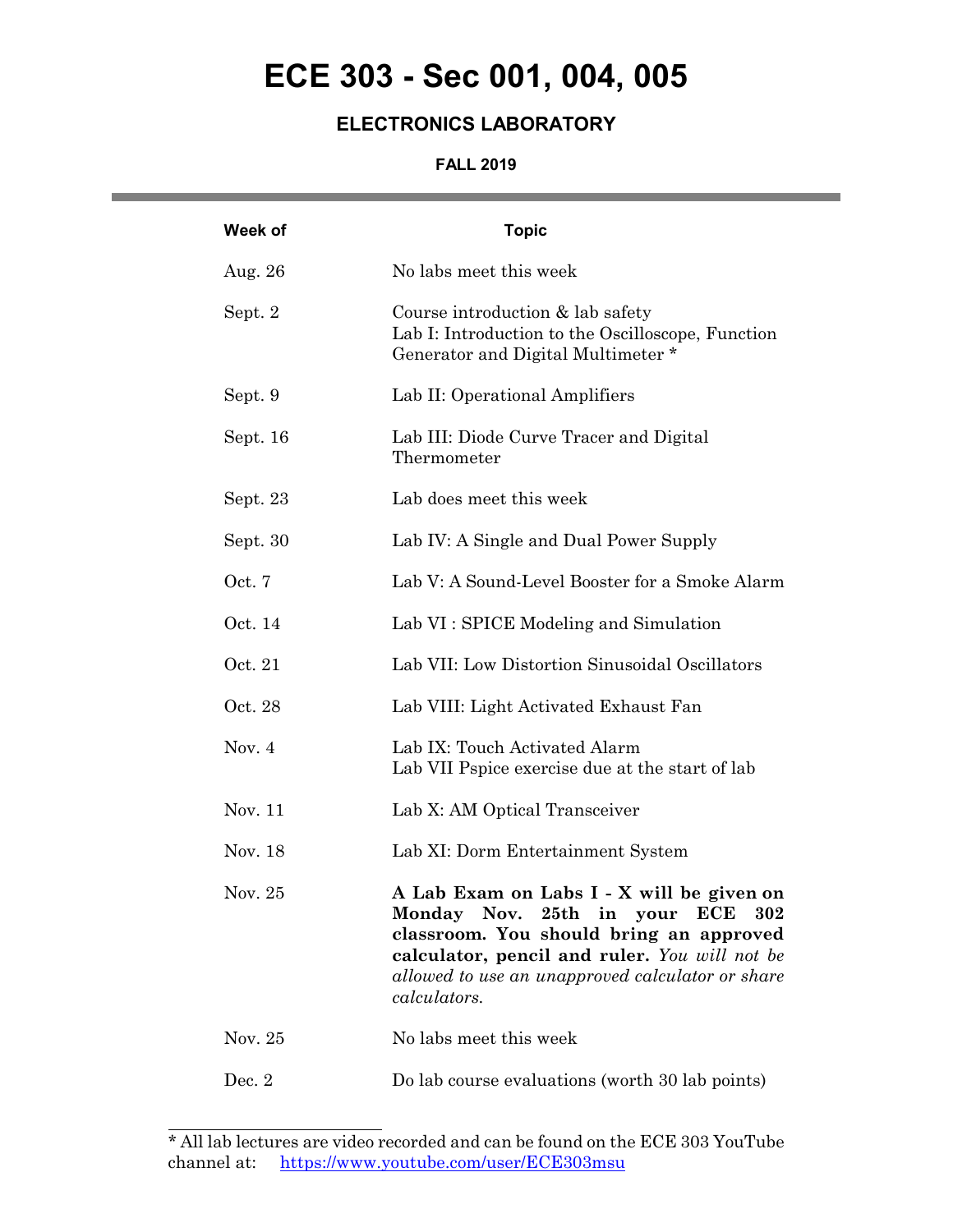# **ECE 303 - Sec 002, 006, 007**

### **ELECTRONICS LABORATORY**

#### **FALL 2019**

and the state of the state of the state of

| Week of  | <b>Topic</b>                                                                                                                                                                                                                                     |
|----------|--------------------------------------------------------------------------------------------------------------------------------------------------------------------------------------------------------------------------------------------------|
| Aug. 26  | No labs meet this week                                                                                                                                                                                                                           |
| Sept. 2  | Course introduction $&$ lab safety                                                                                                                                                                                                               |
| Sept. 9  | Lab I: Introduction to the Oscilloscope, Function<br>Generator and Digital Multimeter*                                                                                                                                                           |
| Sept. 16 | Lab II: Operational Amplifiers                                                                                                                                                                                                                   |
| Sept. 23 | Lab III: Diode Curve Tracer and Digital<br>Thermometer                                                                                                                                                                                           |
| Sept. 30 | Lab IV: A Single and Dual Power Supply                                                                                                                                                                                                           |
| Oct. 7   | Lab V: A Sound-Level Booster for a Smoke Alarm                                                                                                                                                                                                   |
| Oct. 14  | Lab VI: SPICE Modeling and Simulation                                                                                                                                                                                                            |
| Oct. 21  | Lab VII: Low Distortion Sinusoidal Oscillators                                                                                                                                                                                                   |
| Oct. 28  | Lab VIII: Light Activated Exhaust Fan                                                                                                                                                                                                            |
| Nov. $4$ | Lab IX: Touch Activated Alarm<br>Lab VII Pspice exercise due at the start of lab                                                                                                                                                                 |
| Nov. 11  | Lab X: AM Optical Transceiver                                                                                                                                                                                                                    |
| Nov. 18  | Lab XI: Dorm Entertainment System                                                                                                                                                                                                                |
| Nov. 25  | A Lab Exam on Labs I - X will be given on<br>Monday Nov. 25th in your ECE<br>302<br>classroom. You should bring an approved<br>calculator, pencil and ruler. You will not be<br>allowed to use an unapproved calculator or share<br>calculators. |
| Nov. 25  | No labs meet this week                                                                                                                                                                                                                           |
| Dec. $2$ | Do lab course evaluations (worth 30 lab points)                                                                                                                                                                                                  |

 $\overline{a}$ 

<sup>\*</sup> All lab lectures are video recorded and can be found on the ECE 303 YouTube channel at: https://www.youtube.com/user/ECE303msu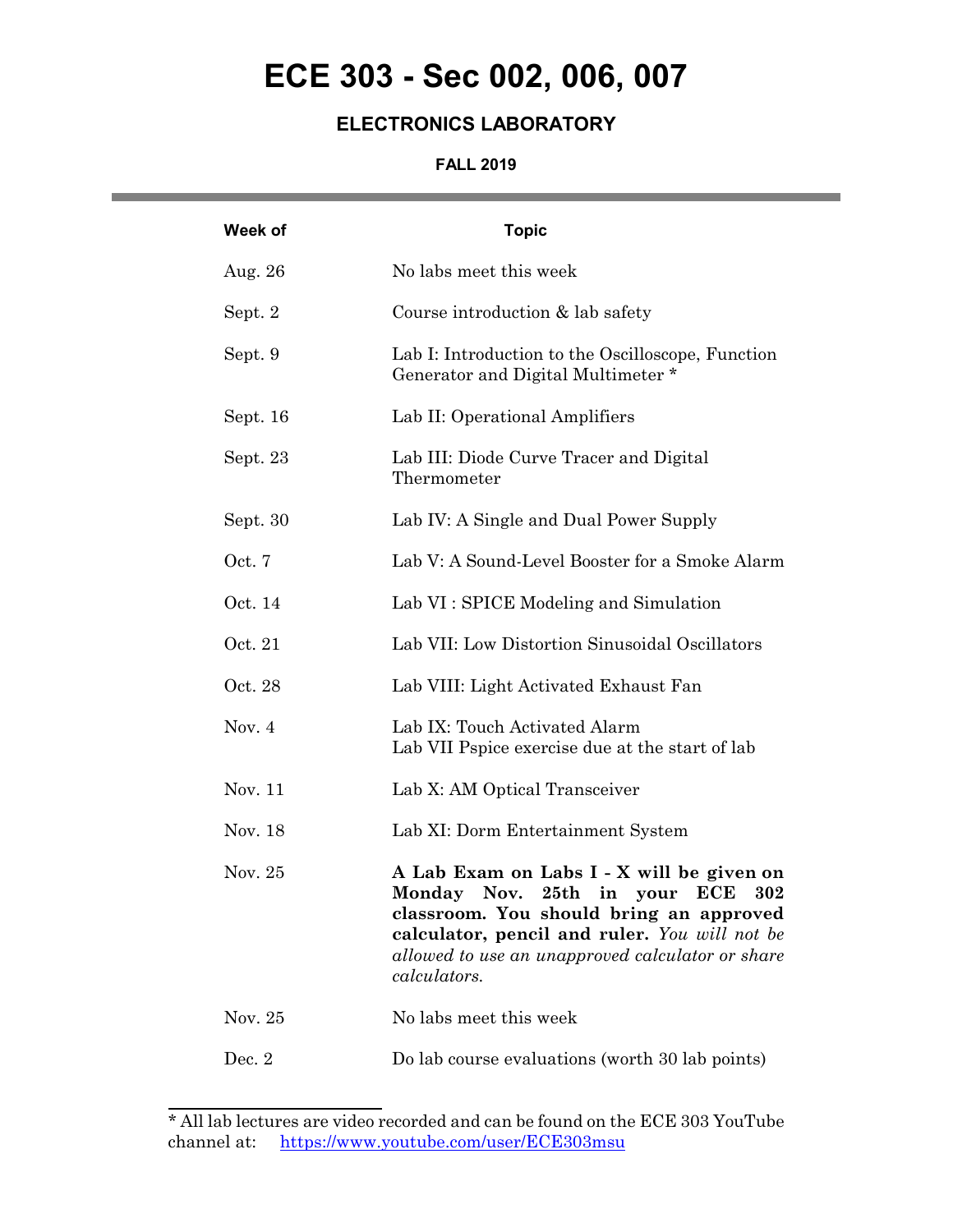## **ECE 303 - Sec 003**

### **ELECTRONICS LABORATORY**

#### **FALL 2019**

| <b>Monday</b> | <b>Topic</b>                                                                                                                                                                                                                                                  |
|---------------|---------------------------------------------------------------------------------------------------------------------------------------------------------------------------------------------------------------------------------------------------------------|
| Aug. 26       | No lab this week                                                                                                                                                                                                                                              |
| Sept. 2       | No lab this week                                                                                                                                                                                                                                              |
| Sept. 9       | Course introduction & lab safety                                                                                                                                                                                                                              |
| Sept. 16      | Lab I: Introduction to the Oscilloscope, Function<br>Generator and Digital Multimeter *                                                                                                                                                                       |
| Sept. 23      | Lab II: Operational Amplifiers                                                                                                                                                                                                                                |
| Sept. 30      | Lab III: Diode Curve Tracer and Digital<br>Thermometer                                                                                                                                                                                                        |
| Oct. 7        | Lab IV: A Single and Dual Power Supply                                                                                                                                                                                                                        |
| Oct. 14       | Lab V: A Sound-Level Booster for a Smoke Alarm                                                                                                                                                                                                                |
| Oct. 21       | Lab VI: SPICE Modeling and Simulation                                                                                                                                                                                                                         |
| Oct. 28       | Lab VII: Low Distortion Sinusoidal Oscillators                                                                                                                                                                                                                |
| Nov. $4$      | Lab VIII: Light Activated Exhaust Fan                                                                                                                                                                                                                         |
| Nov. 11       | Lab IX: Touch Activated Alarm<br>Lab VII Pspice exercise due at the start of lab                                                                                                                                                                              |
| Nov. 18       | Lab X: AM Optical Transceiver                                                                                                                                                                                                                                 |
| Nov. $25$     | A Lab Exam on Labs I - X will be given on<br>Monday Nov.<br>25th in your<br><b>ECE</b><br>302<br>classroom. You should bring an approved<br>calculator, pencil and ruler. You will not be<br>allowed to use an unapproved calculator or share<br>calculators. |
| Nov. 25       | Lab XI: Dorm Entertainment System                                                                                                                                                                                                                             |
| Dec. 2        | Do lab course evaluations (worth 30 lab points)                                                                                                                                                                                                               |

<sup>\*</sup> All lab lectures are video recorded and can be found on the ECE 303 YouTube channel at: https://www.youtube.com/user/ECE303msu

 $\overline{a}$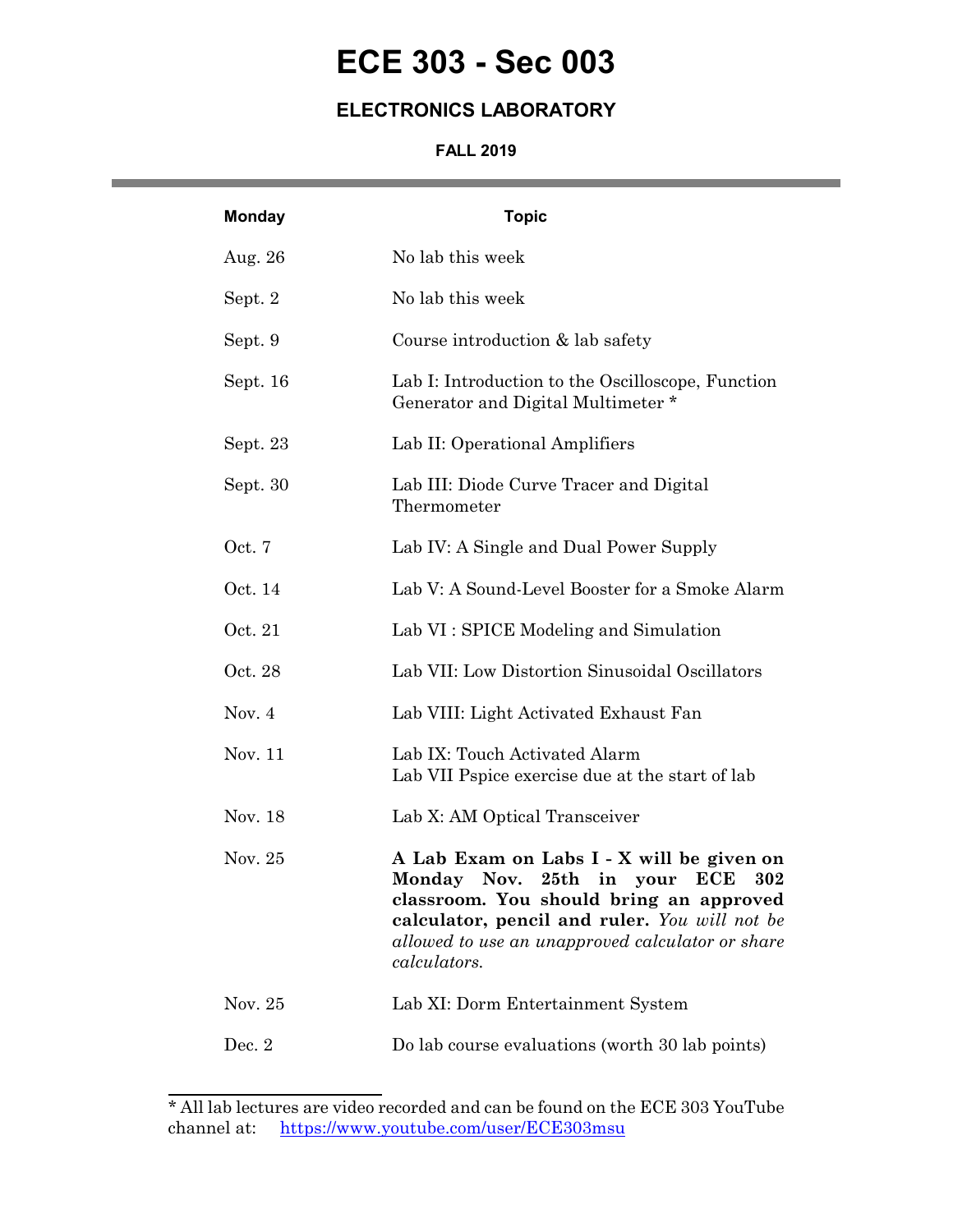## **ECE 303**

### **ELECTRONICS LABORATORY**

- **MATERIALS:** G.M. Wierzba, *ECE 303 Lab Manual and e-Notes*, *Fall 2019 Edition*, (free for all registered students)
- **PRE- & CO-REQ:** ECE 202 & ECE 280, ECE 302
- **GRADING:** LAB REPORTS\* 60% EXAM (M 11/25 in your ECE 302 classroom ) 40%

*\** Your lab report grade consists of 60 points maximum. Your total lab report grade is multiplied by a scale factor at the end of the course such that all sections have the same average lab report grade.

**OVERVIEW:** Your teaching assistant will also give a weekly quiz on the lab you are about to perform including the lab lecture material. This will count for 10 points of the maximum 60 points.

> It is very important that you are currently enrolled in ECE 302 while you are taking ECE 303. If you drop ECE 302 you must also drop ECE 303.

> This lab is intended to teach measurement techniques as well as reinforcing concepts taught in ECE 203 and ECE 302. As you complete each task in lab you will be asked to record, calculate and evaluate your data. You cannot go on to the next step or circuit unless each task is completed as stated in the lab experiment. This method emphasizes accuracy over speed. Your lab report is due at the **end of the period**. Your lab instructor will return your graded lab at the beginning of the next lab period. If you come to lab unprepared you will probably be unable to finish all of the tasks in each lab. You must read the lab thoroughly before you come to lab and review past labs for measurement procedures.

**POLICIES:** Any copying of lab data from another group or section may result in a failing grade.

> If you miss more than two labs you will receive a failing grade. There are no make up labs. If you are seriously ill you must contact your lab instructor before you miss lab.

> Since everyone in lab is trying to complete their lab report during lab you are not allowed to ask other lab groups for help. The lab instructor will try to help you but you are responsible for your own work.

**TARDINESS:** Lab needs to start on time. Your lab instructor will take attendance at the start of lab. Your lab report grade will be multiplied by 0.9 if you are tardy from 1 to 10 min., by 0.85 if you are tardy from 11 to 30 min. *If you are late more than 30 min you will not be allowed to enter lab*.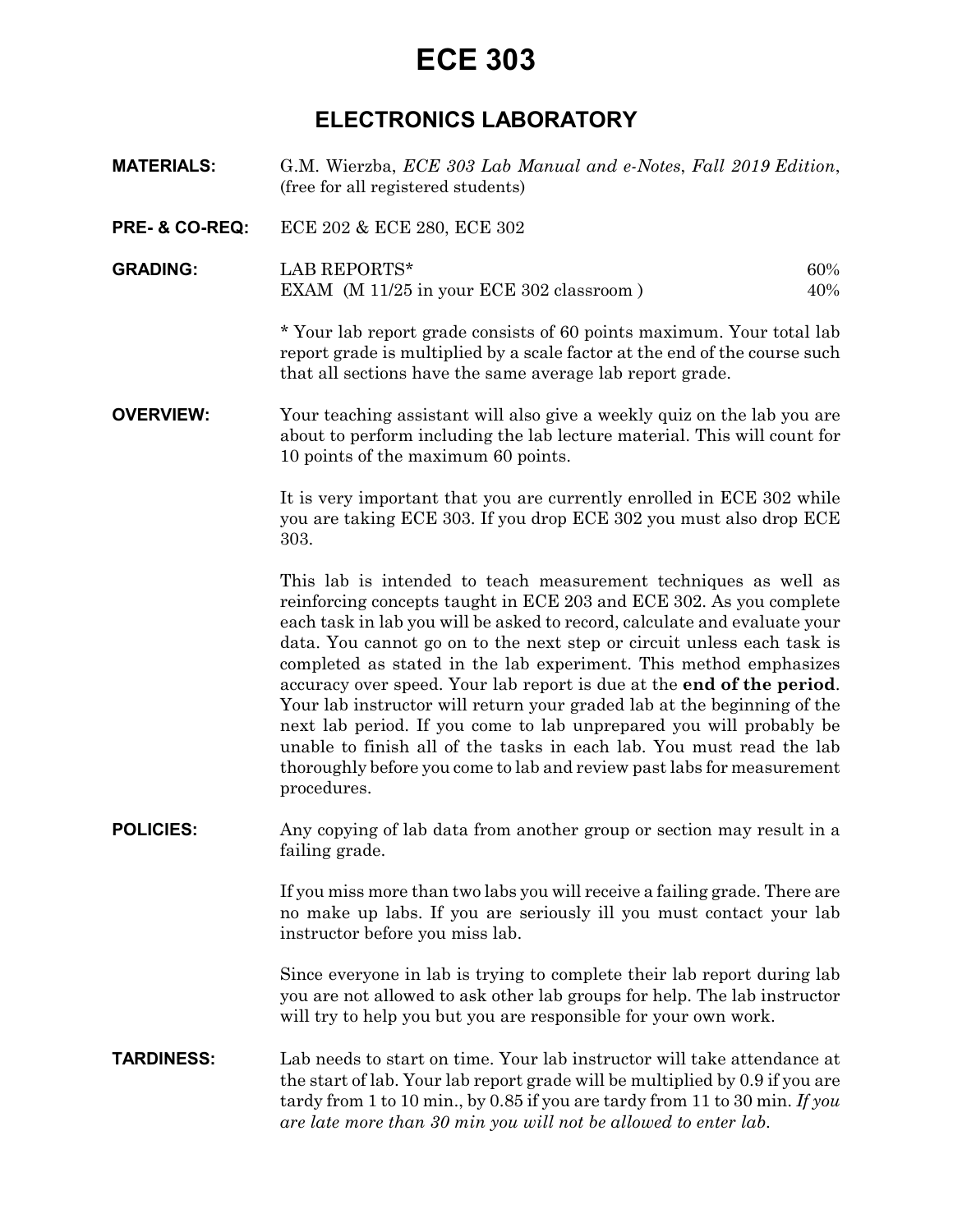## **Electrical Safety Considerations for ECE 303 Lab**

G. M. Wierzba

*Safety glasses are required.* Minimally prescription glasses are ok but full wrap around glasses are preferred. If you fail to wear safety glasses or come to lab without a pair of safety glasses, you will be asked to leave. You can purchase another pair at the bookstore and return to lab but the penalty for tardiness described on the previous page will apply.

The equipment used in ECE 303 Lab is primarily low voltage. There is no danger associated with this equipment when used as instructed. Care should always be taken not to touch the prongs of an electrical plug when inserting or removing it from an electrical outlet.

In some lab experiments we are going to use polarized electrolytic capacitors. These elements must at all times have a positive voltage across their terminals with respect to an indicated polarity. Failure to do so can result in the component overheating which could cause severe burns. In such experiments warning boxes are placed in the experimental procedure and your lab instructor will be required to check your wiring before you proceed.

We will also be cutting and stripping wires in most labs. This sometimes causes pieces of wire or plastic to fly through the air. This and the danger from capacitors is why we need safety glasses at all times.

Lastly, the ECE department does not allow any food or drink in any of the experimental labs at any time. This is for your safety. *Anyone who brings food or drink into lab will be asked to leave the food or drink in the hallway outside of lab. If the student refuses they will receive a lab grade of zero for that lab.*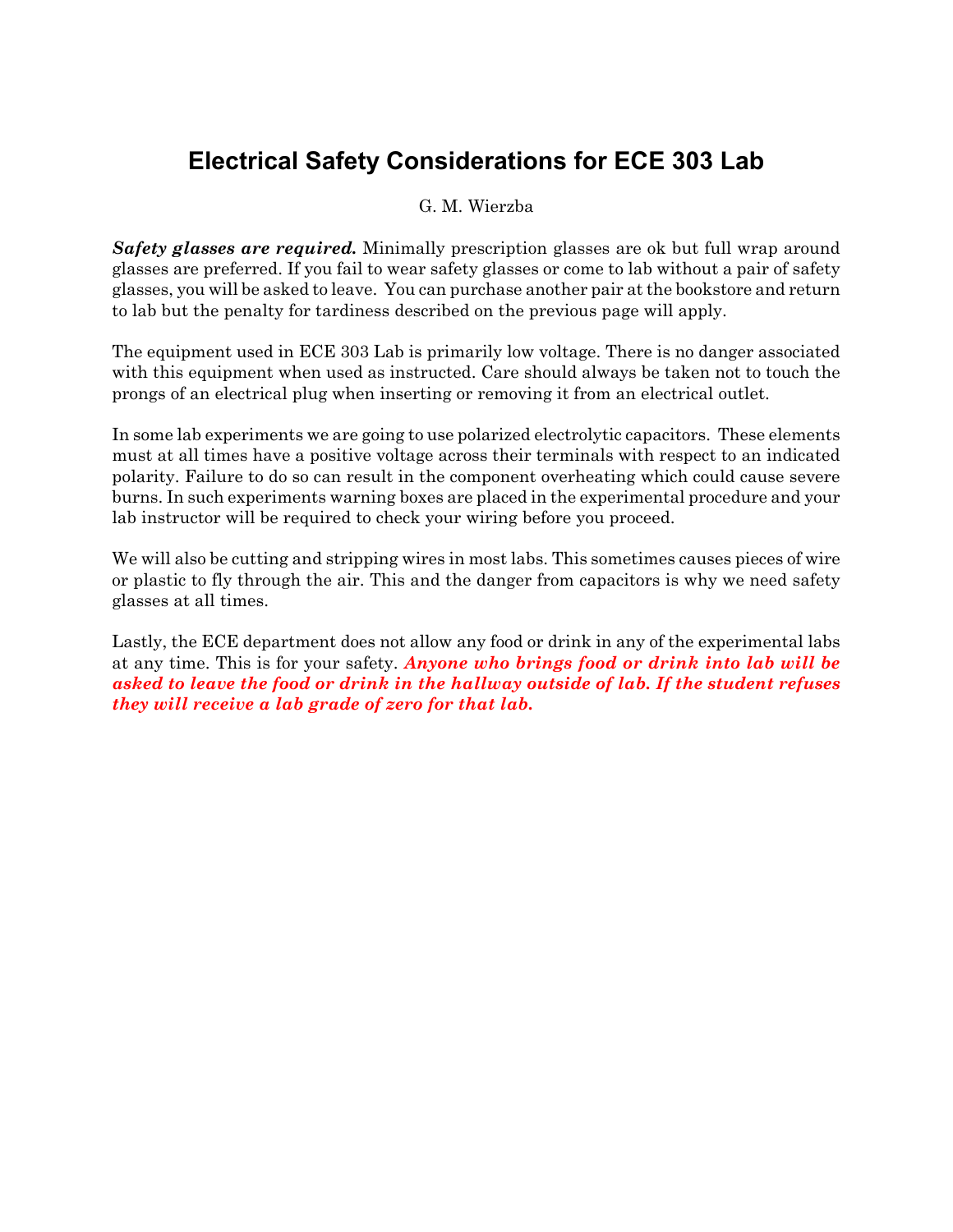**1. TITLE**: Lab I - Introduction to the Oscilloscope, Function Generator and Digital Multimeter

**PURPOSE**: The oscilloscope, function generator and digital multimeter are the basic tools in the measurement and testing of circuits. This lab introduces the first time operation of these instruments along with the use of a compensated probe.

The concepts covered are:

- 1. equivalent circuits of the oscilloscope inputs, function generator output and digital multimeter inputs;
- 2. the use of a balanced bridge to compensate for the stray capacitance of a measuring cable and the equivalent impedance of the oscilloscope;
- 3. accuracy of components and instruments.

The laboratory techniques covered are:

- 1. voltage amplitude and time measurement with an oscilloscope;
- 2. a procedure for compensating an oscilloscope probe;
- 3. measurement of resistance including small values.

#### **2**. **TITLE:** Lab II - Introduction to Prototyping Electronic Circuits

**PURPOSE:** The operational amplifier is a basic building block used in many electronic circuits.

The concepts covered are:

- 1. accuracy of components and instruments;
- 2. the properties of the ideal operational amplifier;
- 3. inverting and noninverting amplification.

The laboratory techniques covered are:

- 1. the measurement of true RMS voltage using a digital multimeter;
- 2. the use of the dual trace feature of an oscilloscope for measuring gain and phase of an amplifier.
- **3. TITLE:** Lab III A Diode Curve Tracer and Digital Thermometer

**PURPOSE:** An instrument that displays the *V-I* characteristics of a semiconductor is called a curve tracer. Our scope can be used to make such an instrument. Diodes are very temperature dependent in their *V-I* characteristics. Although this usually causes problems in designs where large temperature swings occur, we can use this dependence on temperature to make a thermometer.

The concepts covered are:

- 1. *V-I* characteristics of various types of diodes ;
- 2. designing a diode curve tracer using inverting amplifers;
- 3. the Shockley equation for characterizing a diode;
- 4. the temperature dependence of diodes;
- 5. designing a digital readout thermometer using a diode sensor.

The laboratory techniques covered are:

1. using the Infinium's math function key to plot voltage transfer curves;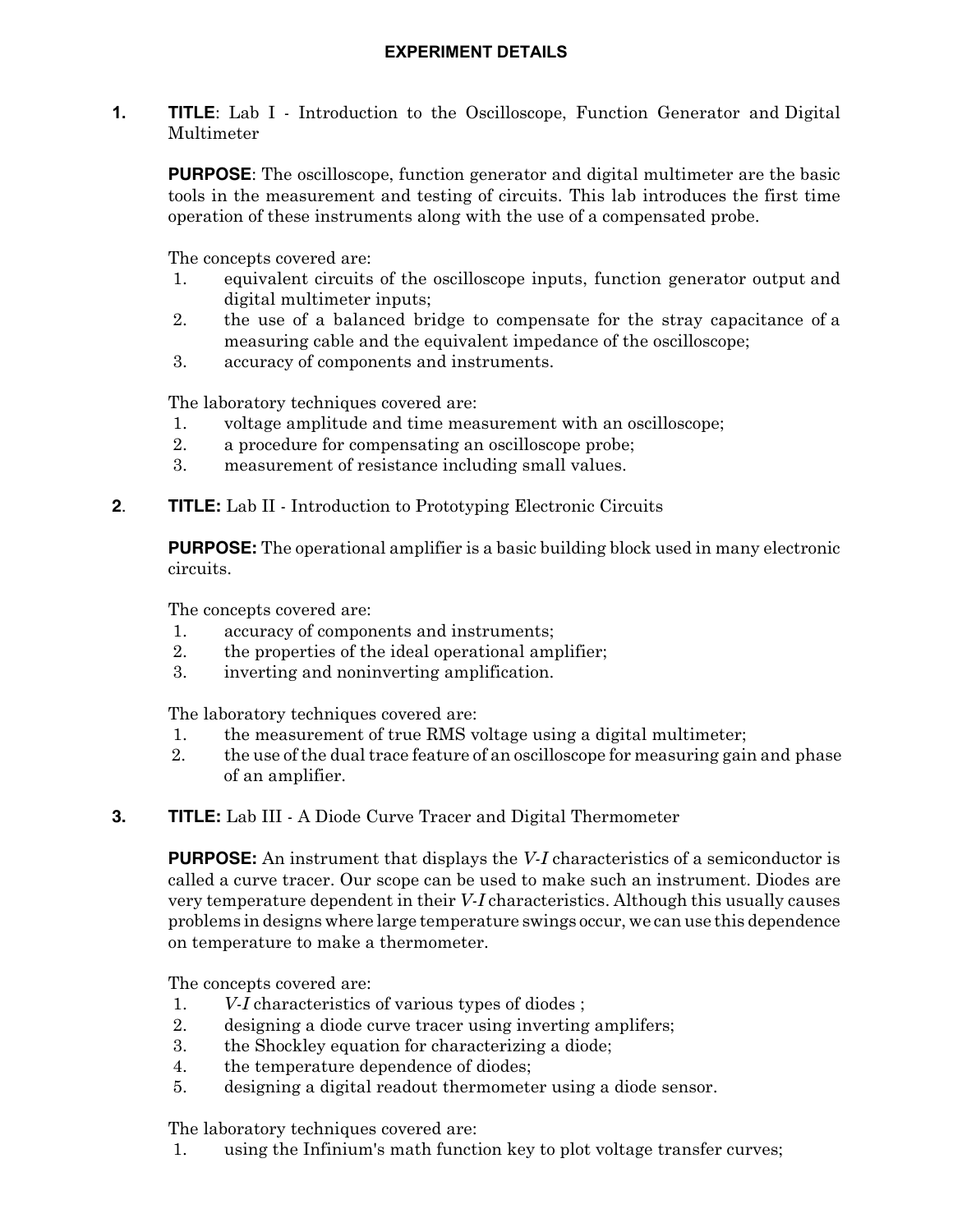- 2. using the Infinium's Marker feature to measure points on a curve.
- **4. TITLE:** Lab IV A Single and Dual Power Supply

**PURPOSE:** Full-wave rectifiers are used to turn an ac voltage with an average voltage of zero into a voltage with a non-zero average value. Adding a large capacitor results in a fairly constant voltage with a small ac ripple voltage. The ripple can be greatly reduced with a Zener diode shunt regulator. By moving the ground and splitting the output voltage, we can make a dual complementary power supply, that is,  $+V_{DC}$  and - $V_{DC}$ .

The concepts covered are:

- 1. transformer turns ratio relationships
- 2. full-wave rectification;
- 3. full-wave rectification with capacitive smoothing;
- 4. ripple voltage estimation;
- 5. Zener diode shunt regulators;
- 6. creating complementary voltages by redefining ground.

The laboratory techniques covered are:

- 1. using the Infinium's Toolbar to measure average voltages, peak voltages, peakto-peak voltages and frequency;
- 2. measuring capacitance with an LCR meter;
- 3. using the Infinium's Math Functions to differentiate a capacitor voltage to estimate maximum repetitive diode current.
- **5**. **TITLE:** Lab V A Sound-Level Booster for a Smoke Alarm

**PURPOSE:** Transformers can be used to step up an ac voltage but do not work for a dc voltage. A method for stepping up a dc voltage is presented using an astable oscillator and a voltage multiplier circuit. These circuits convert a dc source to an ac source and then back to a dc source and are usually referred to as dc-to-dc converters.

A voltage tripler is designed in this lab to increase the voltage of a 4 cell battery pack. This larger voltage is then used to power an alarm. As with most audio devices, more voltage results in more volume.

The concepts covered are:

- 1. astable operation of a 555 IC timer;
- 2. positive and negative clamping circuits;
- 3. positive and negative peak detectors;
- 4. designing dc-to-dc converters.

The laboratory techniques covered are:

 1. using an external trigger to synchronize many waveforms with one reference signal.

#### **6. TITLE**: Lab VI - SPICE Modeling and Simulation

**PURPOSE:** PSpice is a general purpose circuit simulation program for dc, transient and phasor analyses. This allows the circuit designer to effectively build a circuit on a computer "Proto-Board," view the response of the circuit under a wide variety of test conditions and make design changes before touching the first piece of hardware.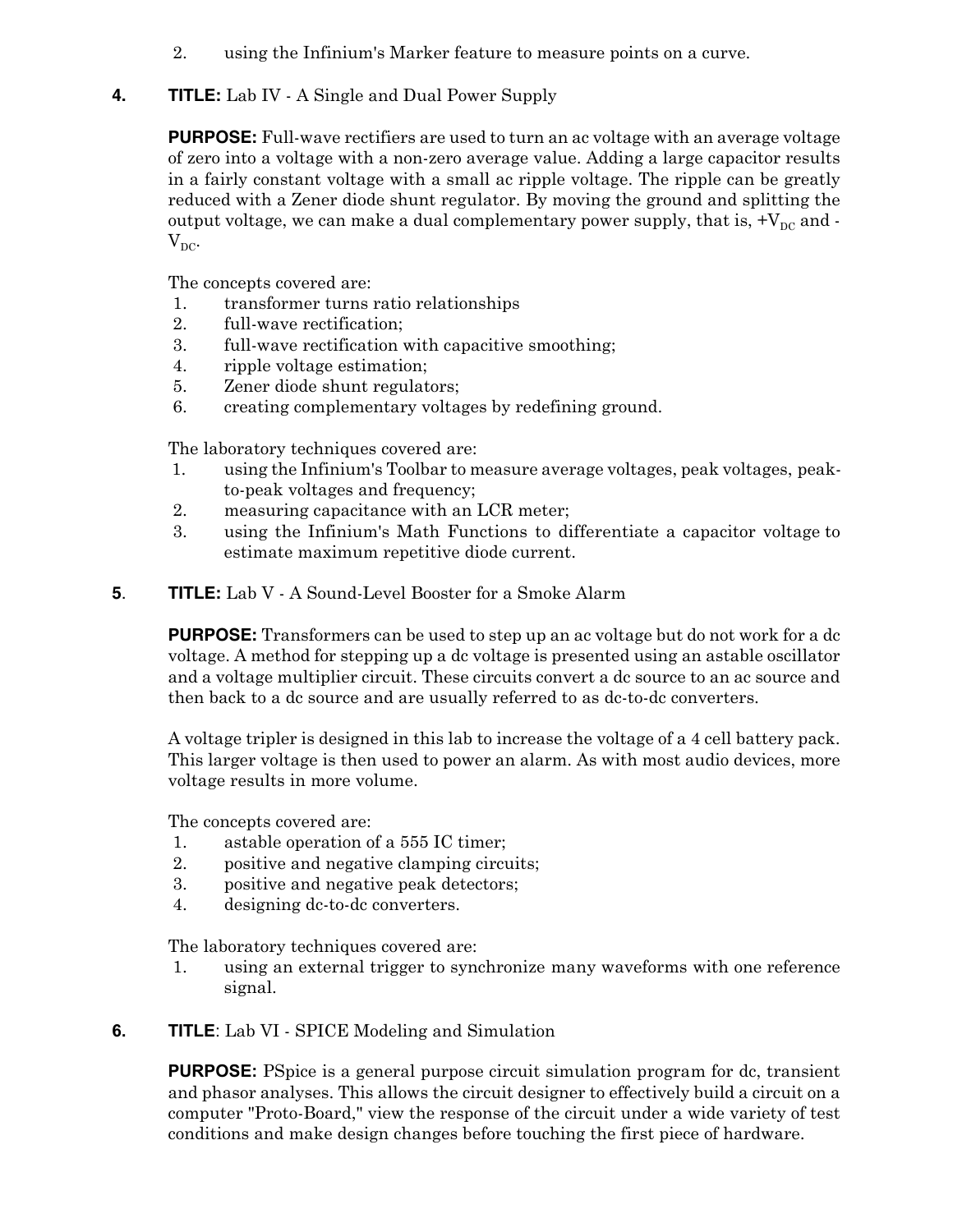The concepts covered are:

- 1. SPICE coding of schematics;
- 2. Transient and DC analyses;
- 3. SPICE model for a diode.

The laboratory techniques covered are:

- 1. Running PSpice;
- 2. Obtaining a hard copy of output;
- 3. Using cursor control to read data points.
- **7. TITLE:** Lab VII Low Distortion Sinusoidal Oscillators for use in Audio Test Equipment

**PURPOSE:** Audio amplifiers need to produce true replicas of theirs inputs over the audio band of frequencies. Testing audio amplifiers for distortion requires a sinusoidal source of exceptional purity. Our lab function generator has a diode shaping circuit which forms a sinewave from a triangle wave This technique is capable of generating very low frequency sinusoids but unfortunately not with low distortion. We will look at another method for generating sinusoids which does result in low distortion over the audio band of frequencies.

The concepts covered are:

- 1. modeling of the inverting and non-inverting amplifiers;
- 2. determining conditions for sinusoidal oscillation;
- 3. Phase Shift and Wien Bridge oscillator circuits;
- 4. automatic gain control for oscillator stabilization.

The laboratory techniques covered are:

- 1. capacitance dissipation factor measurement with an LCR meter;
- 2. measuring phase shift using the dual trace feature of an oscilloscope.
- 8. **TITLE:** Lab VIII A Light Activated Exhaust Fan

**PURPOSE:** One use of bipolar junction transistors (BJTs) is to switch circuits on and off. Switching various loads on or off can cause problems especially when the load is inductive. Sometimes the load contains a large amount of energy and isolating this from the control circuitry is very important especially in the case of a component failure. Sensors play a role in many electronic circuits. In this lab we will use a light sensitive resistor to sense a smoke filled room and turn on an exhaust fan. When the room is again clear of smoke it will turn off the fan. This type of photo-resistor is also used in auto-focus cameras, street lamp switches and contrast controls for TVs.

The concepts covered are:

- 1. the bipolar logic inverter;
- 2. switching resistive, capacitive and inductive loads;
- 3. using a damping diode to discharge a coil;
- 4. using a relay for load isolation;
- 5. using a photo-resistor as a sensor;
- 6. using a magnet to activate a circuit.

The laboratory techniques covered are:

- 1. Using a x10 probe to measure a BJT's breakdown voltage;
- 2. Using the Infinium's Marker feature to measure the difference of two points on a trace.